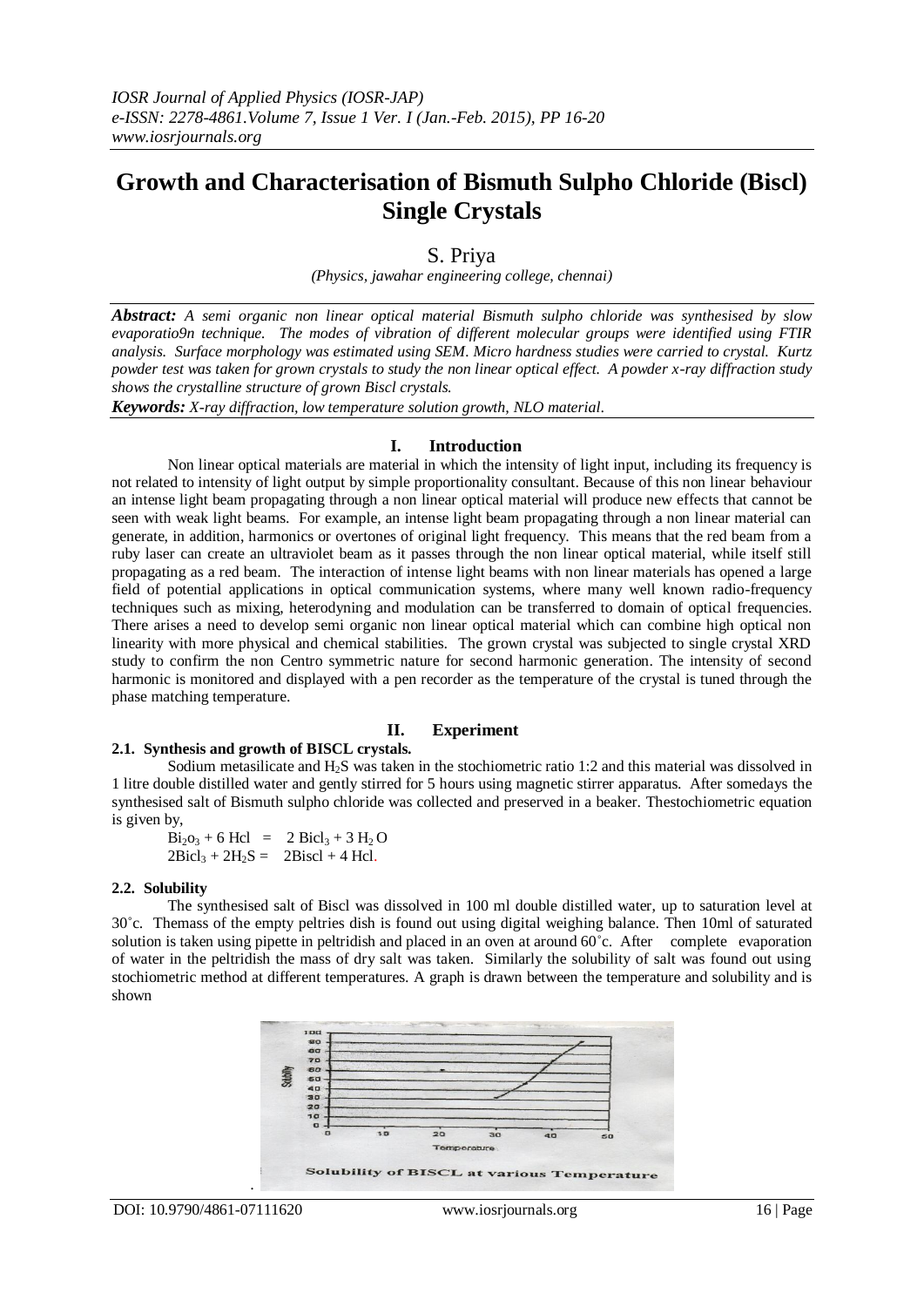

| S.No.            | 26   | <b>Observed</b> | <b>Calculated</b> |     |
|------------------|------|-----------------|-------------------|-----|
|                  |      | values of 'd'   | Values of 'd'     | hkl |
| 1                | 17.8 | 4.98285         | 4.9469            | 111 |
| $\boldsymbol{2}$ | 19.6 | 4.52912         | 4.5573            | 220 |
| 3                | 20.2 | 4.31146         | 4.3744            | 201 |
| $\overline{4}$   | 20.6 | 4.05838         | 4.3550            | 300 |
|                  | 21.9 | 3.46628         | 4.0335            | 130 |
| 6                | 25.7 | 3.35101         | 3.4414            | 031 |
| 7                | 26.6 | 3.23183         | 3.3279            | 131 |
| 8                | 27.6 | 3.15346         | 3.2662            | 400 |
| 9                | 28.3 | 3.09984         | 3.0676            | 410 |
| 10               | 28.8 | 3.01786         | 3.0676            | 321 |
| 11               | 29.6 | 2.92148         | 3.0382            | 330 |
| 12               | 30.6 | 2.84003         | 2.9450            | 002 |
| 13               | 31.5 | 2.73038         | 2.8504            | 401 |
| 14               | 32.8 | 2.54253         | 2.7001            | 331 |
| 15               | 35.3 | 2.50816         | 2.4734            | 222 |
| 16               | 35.8 | 2.39827         | 2.5876            | 430 |
| 17               | 37.5 | 2.36187         | 2.3959            | 312 |
| 18               | 38.1 | 2.16096         | 2.3474            | 511 |
| 19               | 41.8 | 2.11276         | 2.1146            | 332 |
| 20               | 42.8 | 2.04465         | 2.1555            | 412 |

# **X-Ray Diffraction data for BISCL Crystal**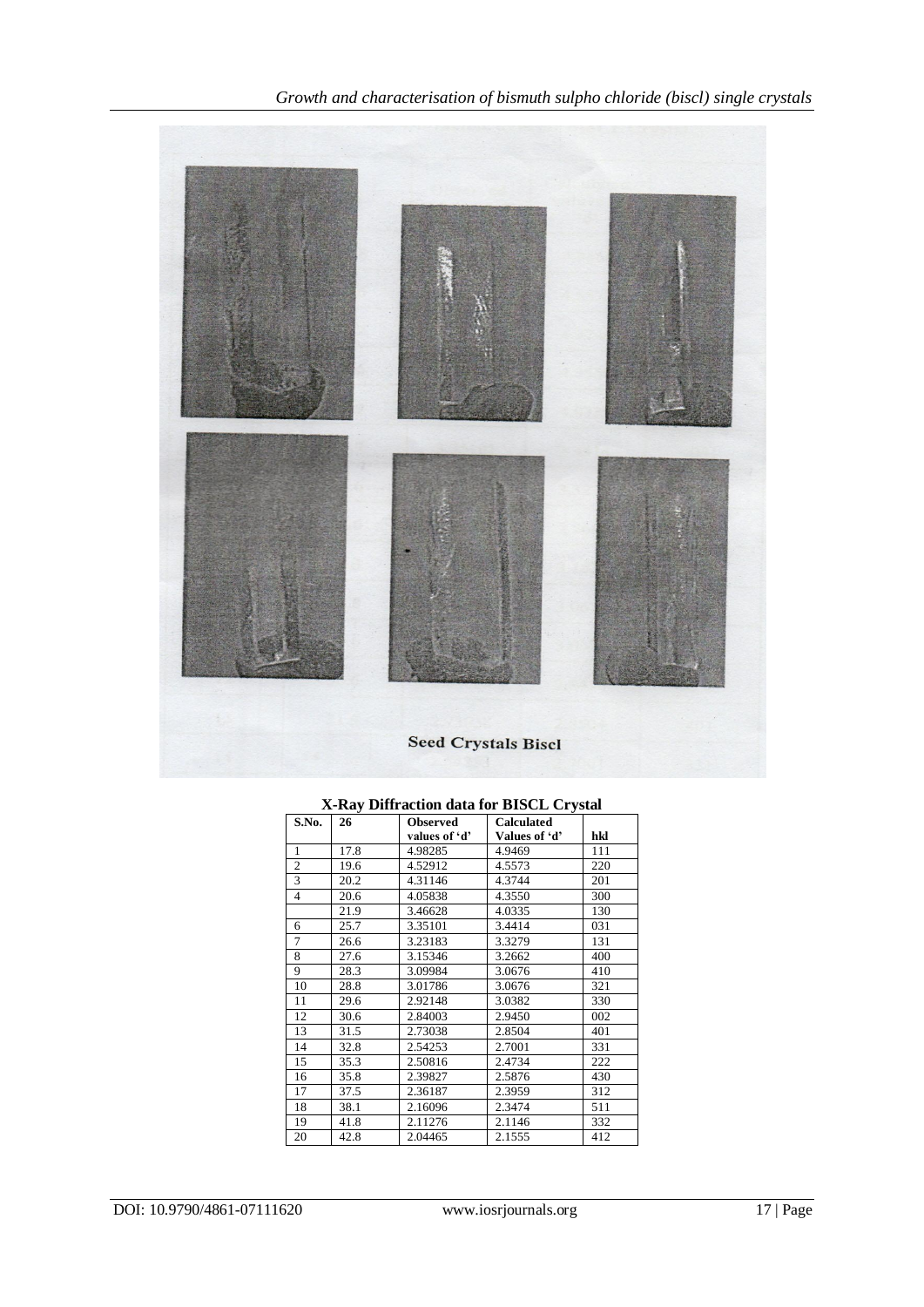| <b>Crystallographic information of BISCL</b> |          |                        |  |  |  |  |
|----------------------------------------------|----------|------------------------|--|--|--|--|
| Formula                                      |          | <b>Biscl</b>           |  |  |  |  |
| Formula Weight                               |          | 288.52                 |  |  |  |  |
| Crystal: Colour                              |          | uncoloured transparent |  |  |  |  |
| Dimension(mm)                                |          | 0.17x0.22x0.29         |  |  |  |  |
| Crystal system                               |          | orthorhombic           |  |  |  |  |
| Space Group                                  |          | Pnma                   |  |  |  |  |
| Cell Constants:                              | $a(\AA)$ | 5.900(1)               |  |  |  |  |
|                                              |          | $b(A)$ 12.773(2)       |  |  |  |  |
|                                              | c(A)     | 13.064(2)              |  |  |  |  |
| Cell volume $(\AA^3)$                        |          | 984.5(4)               |  |  |  |  |
| $\mu_{calc}$ (Cm <sup>-1</sup> )             |          | 34.60                  |  |  |  |  |
| $d_{calc}$ (gcm <sup>-1</sup> )              |          | 1.94                   |  |  |  |  |
| Z                                            |          | 4                      |  |  |  |  |
| Temperature                                  |          | room temperature       |  |  |  |  |
| Diffractometer                               |          | Brucker A x S          |  |  |  |  |
| Radiation, wavelength (A)                    |          | $M$ ο Κα, 0.71069      |  |  |  |  |
| Reflections measure                          |          | 10419                  |  |  |  |  |
| Independent fefL, $R_{int}$                  |          | 1182, 3.034            |  |  |  |  |

# **III. Results And Discussion**

#### **3.1. X-ray diffraction.**

Powder x-ray diffraction has been carried out using rich seifert diffractometer. The sample was scanned over the range 10-70 degree at a rate of 1 degree per minute. Powder x-ray diffraction studies confirmedtheorthorhombic structure of grown crystals. The unit cell dimensions determined from single crystal x-ray diffraction analysis are a=13.012 A  $b=12.768$  A  $c=5.890$  A and V=978.64 A. Kurtz powder SHG test confirmed the non linear property of Biscl. In this technique, the sample was packed as a polycrystalline powder into a cell sandwiched between two glass slides. The sample is then subjected to Nd-YAG laser emitting 1.064m, ions laser pulses with spot radius 1mm to assess the SHG intensity.

#### **3.2. FTIR analysis**

The FTIR spectra of BISCL and thiourea are shown in which there are two possibilities. The coordination of Zinc may occur either through nitrogen or through sulphur of thiourea. The study of spectraof thiourea and BISCL shows a shift in low frequency region. The broad envelope positioned inbetween 2750 and 3500cm<sup>-1</sup> corresponds to symmetric and asymmetric stretching modes of NH<sub>2</sub> grouping of thiourea were not shifted to lower frequencies on the formation of Zinc thiourea complex. The absorption bands assigned to particular vibrations indicated the presence of sulphur to Bismuth bands in BISCL.

| Thiourea | <b>BISCL</b> | Assignments        |
|----------|--------------|--------------------|
| 1625     | 1612         | NH bending         |
| 1470     | 1494         | N-C-N stretching   |
| 1417     | 1404         | $C = S$ stretching |
| 1083     | 1103         | N-C-N stretching   |
| 730      | 713          | $C = S$ stretching |

#### **Assignment of IR band frequencies (cm<sup>1</sup> ) of thiourea and BISCL**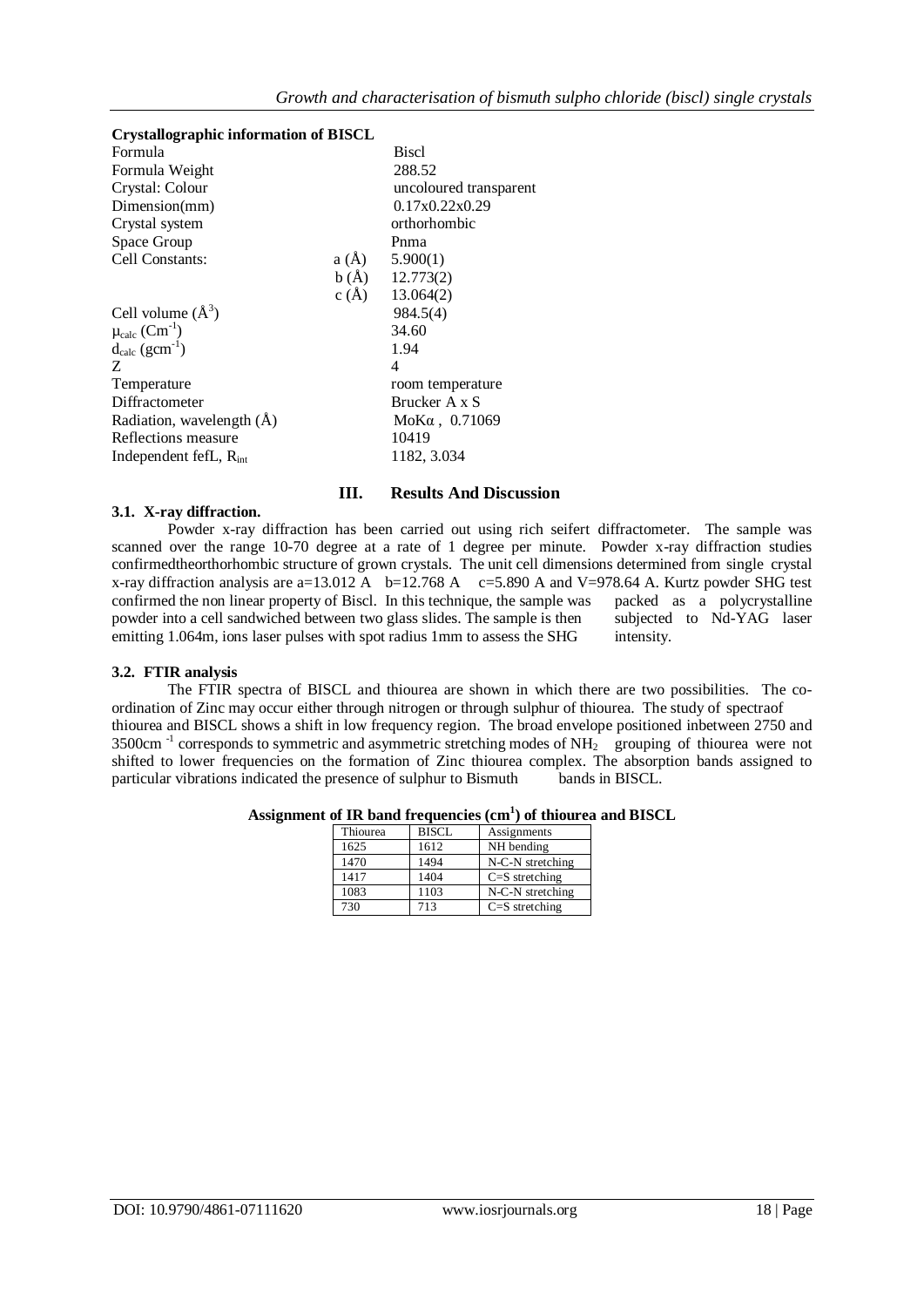

## **3.3. Kurtz Powder Test for Non linearity**

To confirm the non linearity property Kurtz powder SHG test was carried out for the sample. The crystal powder must be so finely ground that the average size of the particle is less than the coherencelength for the second harmonic generation, otherwise there would be no signal. Typical value of coherence length is  $2\mu$ m.

#### **3.4. Micro hardness studies**

The polished (100) face of Biscl are subjected to static indention tests at room temperature using leitz Wetzlar hardness tester fitted with vicker's diamond pyramidal indenter. Vicker's micro hardness number was evaluated from the relation.

Hv=  $1.8544$  (P/D<sup>2</sup>) Kg/mm<sup>2</sup>.

Where Hv is Vicker's micro hardness number, P is applied load and d is diagonal length of indentation impression.



# **IV. Conclusion**

A powder x ray diffraction study shows the crystalline structure of the grown BISCL crystals. Since crystal x-ray diffraction study reveals that the BISCL crystal is orthorhombic structure/ FTIR spectroscopy confirms the Biscl crystal consists of all functional groups. Kurtz powder test shows the non linear optical property of the crystals. Vickers micro hardness study shows the mechanical strength used for device fabrication.